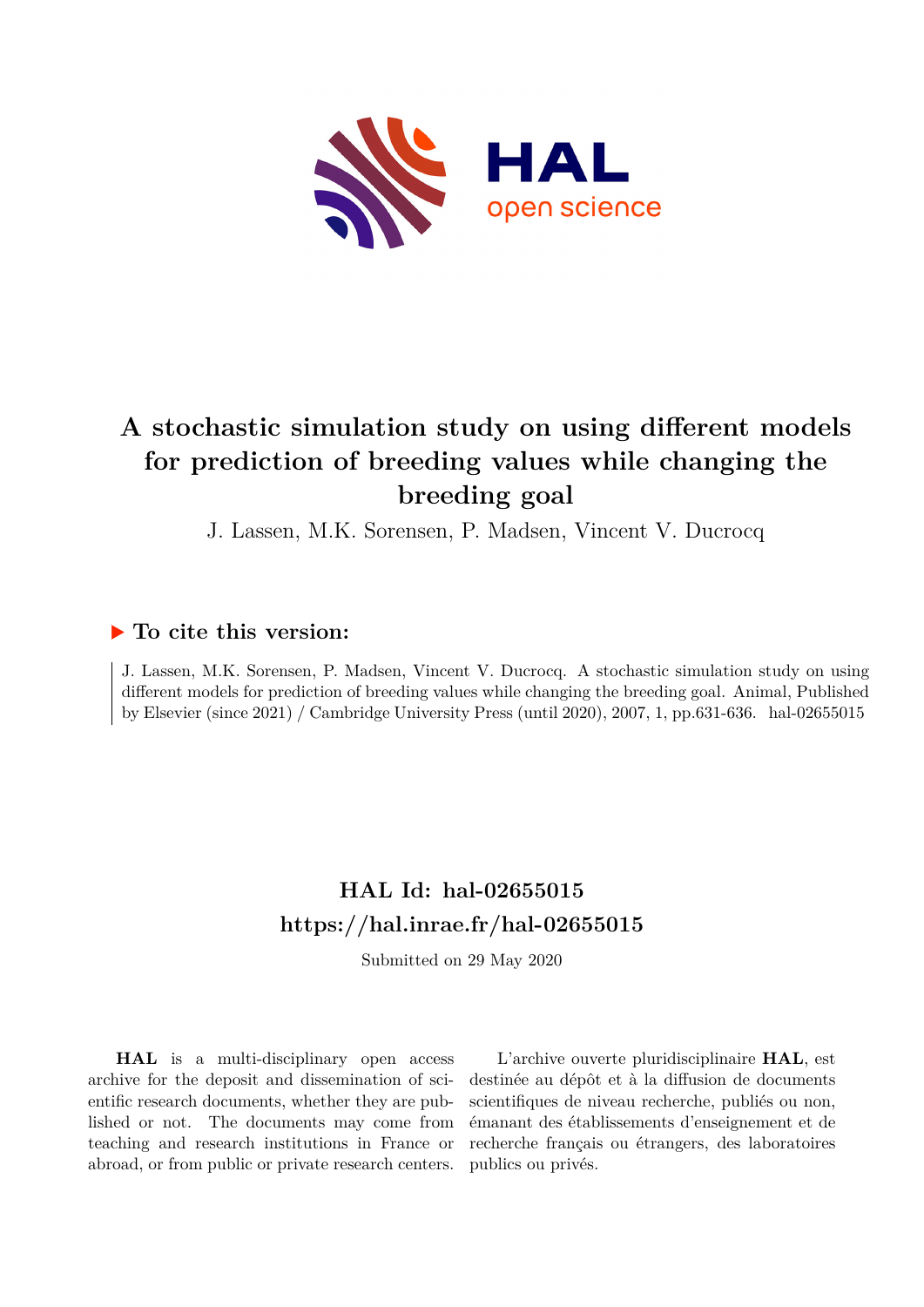

# A stochastic simulation study on using different models for prediction of breeding values while changing the breeding goal

J. Lassen<sup>1,2†</sup>, M.K. Sørensen<sup>1</sup>, P. Madsen<sup>1</sup> and V. Ducrocq<sup>3</sup>

<sup>1</sup>Department of Genetics and Biotechnology, Danish Institute of Agricultural Sciences, PO Box 50 DK-8830 Tjele, Denmark; <sup>2</sup>Department of Large Animal Sciences, The Royal Veterinary and Agricultural University, Ridebanevej 12, DK-1870 Frederiksberg C Denmark; <sup>3</sup>Station de Génétique Quantitative et Appliquée, Institut National de la Recherche Agronomique. 78352 Jouy-en-Josas, France

(Received 13 October 2006; Accepted 21 February 2007)

In <sup>a</sup> stochastic simulation study the effect of simultaneously changing the model for prediction of breeding values and changing the breeding goal was studied. A population of 100 000 cows with registrations on seven traits was simulated in two steps. In the first step of 15 years the population was selected for production and mastitis occurrence using <sup>a</sup> univariate model for prediction of breeding values for production and <sup>a</sup> trivariate model using information on mastitis treatments, udder depth and somatic cell score for prediction of breeding values for mastitis occurrence. In the second step six different scenarios were set up and simulated for 15 years combining two different breeding goals and three different models for prediction of breeding values in 20 replicates. Breeding goal 1 had relative economic value per genetic standard deviation on production (19.4) and mastitis occurrence  $(-50)$  whereas breeding goal 2 had a economic value on production (19.4), udder depth (4.2), mastitis occurrence ( $-50$ ), non return rate (13.0) and days open ( $-16.75$ ). Model 1 was a model similar to the one used in the first 15 years. Model 2 was an approximate multitrait model where solutions for fixed effects from <sup>a</sup> model corresponding to model 1 were subtracted from the phenotypes and <sup>a</sup> multitrait model with an overall mean, <sup>a</sup> year effect, an additive genetic and <sup>a</sup> residual effect were applied. Model 3 was <sup>a</sup> full multitrait model. Average genetic trends for total merit and each individual trait over 20 replicates were compared for each scenario. With the number of replicates the genetic responses using model 2 and 3 were not significant different. With <sup>a</sup> broad breeding goal using, model 2 or model 3 gave <sup>a</sup> significantly higher response in total merit than using model 1. Using <sup>a</sup> narrow breeding goal there was no significant difference between models used for prediction of breeding values. Results showed that with <sup>a</sup> breeding goal with <sup>a</sup> lot of emphasis on low heritable traits with <sup>a</sup> high economic value using <sup>a</sup> multitrait methodology for prediction of breeding values will redistribute the genetic progress in the total merit index. More gain will come from the low heritable traits in the breeding goal and less from traits with higher heritability. With <sup>a</sup> broad breeding goal and exploiting the available information in the data the inbreeding coefficient increased though not significantly.

Keywords: breeding goal, dairy cattle, multitrait model, selection, stochastic simulation

#### Introduction

Over the last years focus in breeding dairy cattle has moved from mainly production to a situation where costreducing traits such as udder health, reproduction and calving ease receive increasing emphasis. This has been done both to increase the income of the farmer and also to improve animal welfare and sustainability in production (Olesen et al., 2000).

Common for most of the cost-reducing traits is a low heritability and unfavourable genetic correlation to production traits and to some conformation traits. The low heritabilities lead to lower accuracies for the predicted breeding value (EBV) for these traits. One possible way to increase the accuracy of EBVs is to perform multitrait evaluations using direct and indirect information to take advantage of the genetic relationship between the traits (Van der Werf et al., 1992; Ducrocq, 1994). Complete multitrait evaluation in national breeding programmes with dairy cattle and properly also with other species are in most cases not computationally feasible due to the amount of data and number of traits. Therefore, approximations have been proposed (Ducrocq et al., 2001)

Multitrait evaluations using direct and indirect infor-  $\frac{1}{T}$  E-mail: jan.lassen@agrsci.dk examples accuracy on longevity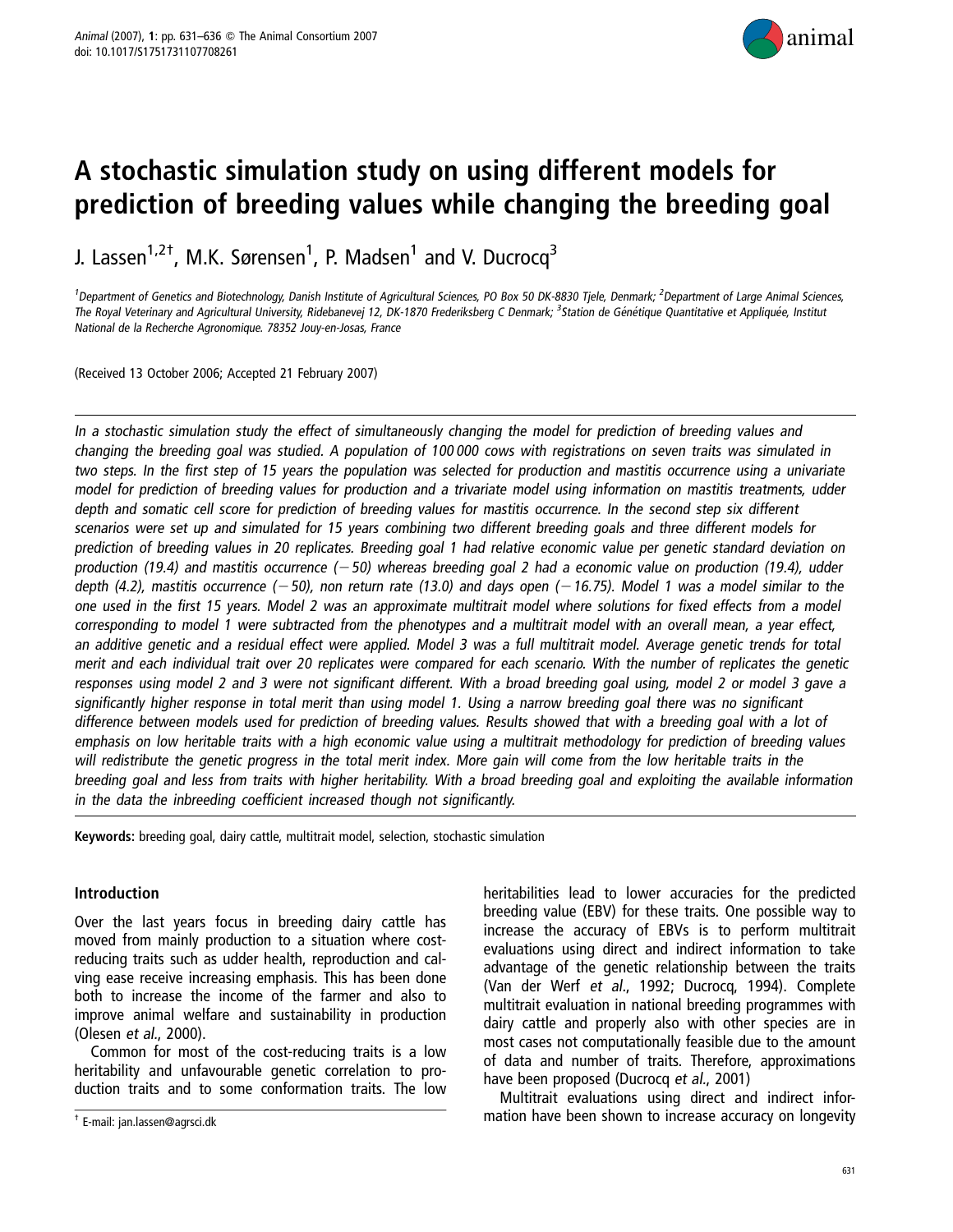by more than 15% for newly proven sires (Ducrocq et al., 2001). Another benefit of multitrait evaluation is that it accounts for the fact that the main selection has been on production, and thereby selection bias is taken into account.

In a stochastic simulation study of a nucleus breeding scheme Sørensen et al. (1999) showed that a multitrait breeding goal gave a higher genetic gain than only selecting for milk production. However the selection for the multitrait breeding goal was based on breeding values from primarily single-trait models. Genetic gain for production was smaller, selecting for total merit, but due to a considerable increase in genetic gain for cost-reducing traits total economic gain increased. This has also been shown in deterministic simulation studies (Christensen, 1998; Willam et al., 2002).

Ducrocq et al. (2001) compared the selection differential for the traits in the breeding goal for the 10% best bulls when using an approximate multitrait model for breeding value estimation instead of ranking according to singletrait EBVs. This showed that changing the model modified the genetic profile of the best animals, since genetic merit increased for functional longevity, somatic cell score (SCS) and female fertility and decreased for milk yield, overall type and overall udder. However, at the same time as this approximate multitrait model, a new breeding goal was introduced, so it is hard to distinguish whether it was the effect of the model or the effect of the breeding goal which changed the new selection differentials. Comparing the use of single-trait models with an approximate multitrait model similar to the one used by Ducrocq et al. (2001) in laying hens, Besbes et al. (2002) found an improvement for all traits in the breeding goal.

The aim of this study is to quantify the effect of at the same time changing the methods used for prediction of breeding values and the breeding goal into a more sustainable breeding programme including functional traits. This is compared with the methods and breeding goal used today. The hypothesis is that the benefit from using multitrait evaluation is bigger when selection is on a broader breeding goal. This is tested in a stochastic simulation study of a dairy cattle population.

#### Material and methods

#### Population structure

A population of approximately 100 000 cows was simulated for a 30-year period. For all animals true breeding values for seven traits were simulated, and for cows phenotypes for these traits were simulated (Table 1). Genetic parameters presented in this table come from an intensive literature study. All traits were simulated as normally distributed traits with a phenotypic variance of 1 and for all traits there was exactly one observation per cow except for dairy form and udder depth where only 40 females from each progeny group were measured. These 40 cows were randomly chosen. None of the traits was measured on the bulls. Mastitis occurrence and non-return rate were converged to binary traits with thresholds of  $-1$  and 0 respectively, indicating a frequency of 0.18 and 0.5 in the starting population. All traits were realised and included in the breeding value estimation when cows were 35 months old. The average herd size was 100 cows. Progeny group size was 100 and the usage of semen from young sires was 35%. Selection of proven bulls was based on EBVs and from each proven bull 20 000 doses of semen could be used per year. Cows older than 6 years and bulls older than 8 years were culled and furthermore 5% of all animals were culled every year at random for other reasons. Cow replacement was done according to the EBVs, so cows with the highest EBV for total merit were kept to produce the next generation of offspring following a truncation selection strategy. This was done yearly after each round of breeding value estimation, and in each round of selection the same selection intensity was used due to restrictions on number of doses of semen per bull and population size of females. Sire-daughter and half- and full-sib matings were not allowed. Two different breeding goals were constructed (BG1 and BG2) using the economic

| <b>Trait</b>           | Production | Udder<br>depth | <b>Mastitis</b><br>occurrence | Non-return<br>Rate | Dairy<br>form | Days<br>open | Somatic<br>cell score |
|------------------------|------------|----------------|-------------------------------|--------------------|---------------|--------------|-----------------------|
|                        |            |                |                               |                    |               |              |                       |
| Type                   | Linear     | Linear         | Binary                        | Binary             | Linear        | Linear       | Linear                |
| Weight in BG1 (Narrow) | 19.4       | 0              | $-50$                         | 0                  | 0             | 0            | 0                     |
| Weight in BG2 (Broad)  | 19.4       | 4.2            | $-50$                         | 13                 | 0             | $-16.75$     | 0                     |
| Production             | 0.30       | $-0.20$        | 0                             | $-0.10$            | 0.25          | 0.20         | $-0.15$               |
| Udder depth            | $-0.35$    | 0.30           | $-0.05$                       | 0                  | $\mathbf{0}$  | $-0.10$      | $-0.05$               |
| <b>Mastitis</b>        | 0.35       | $-0.60$        | 0.04                          | 0                  | $\mathbf{0}$  | 0            | 0.20                  |
| Non-return rate        | $-0.35$    | 0.30           | $-0.10$                       | 0.03               | $\Omega$      | 0.05         | 0                     |
| Dairy form             | 0.45       | $-0.10$        | 0.25                          | 0                  | 0.25          | 0.10         | 0                     |
| Days open              | 0.55       | $-0.10$        | 0.05                          | $-0.10$            | 0.45          | 0.04         | 0                     |
| Somatic cell score     | 0.15       | $-0.30$        | 0.75                          | $-0.20$            | 0.25          | $-0.25$      | 0.10                  |

Table 1 Name and type of traits, economic values in Danish Kroner per phenotypic standard unit in the two breeding goals (BG1 and BG2), heritability (diagonal), genetic (below diagonal) and residual correlations (above diagonal) used in the simulation to generate records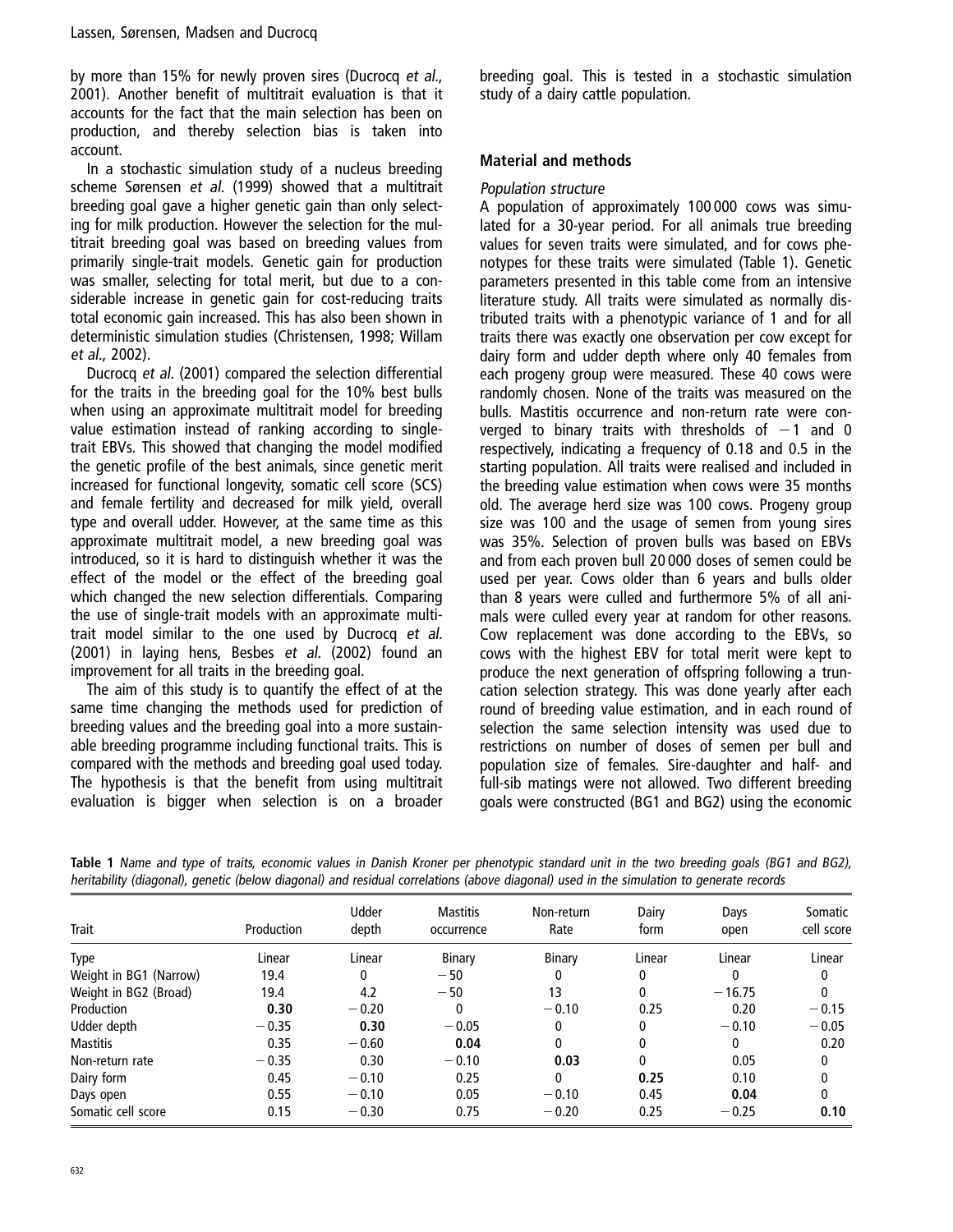values in Danish Kroner per genetic standard deviation corresponding to the values used in the Holstein population in Denmark in 2005 (Danish Agricultural Advisory Centre, 2006). BG1 were constructed to be narrow and therefore only had economic value on production and mastitis occurrence, whereas BG2 was constructed to mimic a broader breeding goal having economic values on production, udder depth, mastitis occurrence, non-return rate and days open (Table1).

The seven traits were chosen to represent the traits that have been in focus over the last years and likely to be in focus in the near future in dairy cattle breeding. The most important trait is production. Two conformation traits were chosen – dairy form and udder depth. These two traits have relatively high genetic correlations to the other traits and have received some attention in the breeding goal so far. Mastitis occurrence and SCS were chosen to represent health traits and days open and non-return rate at day 56 were chosen to represent reproduction traits. Longevity could also be included when using this approximate method (Besbes et al., 2002; Tarrés et al., 2006) but was not considered here.

#### Simulation

The simulation was conducted using a modified version of the DAIRYSIM program. (Sørensen et al., 1999). This program simulates all animals in the population.

The simulation was in two steps. The first step was to simulate a population comparable with a real population in which selection has been going on for several years. This first step covered 15 years, and selection was on BG1. EBVs were obtained using single trait animal model (AM) Best linear unbiased prediction (BLUP) for production and by a trivariate AM-BLUP for mastitis treatment with information from mastitis, SCS and udder depth. After this initial step, six different scenarios were simulated in order to quantify the effects of changing breeding goal and/or changing method for prediction of breeding values. The selection in each scenario was on BLUP EBVs obtained from animal models. In scenarios N1, N2 and N3 (N for 'Narrow'), BG1 was used as selection criterion, while in scenarios B1, B2 and B3 (B for 'Broad'), BG2 was used as selection criterion (Table 1). In scenarios N1 and B1, a multivariate model was used for the evaluation of mastitis, udder depth and SCS, and a univariate model was used for the other four traits. In scenario N2 and B2, an approximate multitrait model was used and in scenario N3 and B3 a complete multivariate model was applied. All six scenarios were started with estimates of (co)-variance components coming from analysis using the same model as later used for prediction of breeding values. These parameters were later used in the breeding value estimation whereas the ones used to simulate the data stayed the same. For each scenario 20 replicates were simulated.

Since genetic superiority depends on the reliability of the index of the individual traits, genetic progress is a way to describe the effect of changing the method for breeding value estimation (Falconer and Mackay, 1996). Therefore, genetic progress in total merit was used as the main criterion for comparison of the six scenarios.

Model for prediction of breeding values The following linear lactation model was used:

$$
y_i = hys_i + a_i + e_i \tag{1}
$$

where  $y_i$  is the observations for trait *i*, hys<sub>i</sub> is the herdyear-season effects on trait  $i$ ,  $a_i$  is the genetic effects for trait  $i$  and  $e_i$  is the residuals for trait  $i$ . Traditional effects such as parity and age at calving are assumed not to be statistically significant in the simulation. The models for prediction of EBVs in scenario N1 and B1 (model 1) were single trait AM for all traits, except for mastitis occurrence where a trivariate AM model for mastitis treatments, udder depth and SCS. This corresponds to the way the breeding values are calculated today in Denmark (Danish Agricultural Advisory Centre, 2006). In the approximate multitrait (MT) model scenarios (N2 and B2), a two-step analysis was performed. Data were first analysed based on models corresponding to the models used in scenario N1 and B1. Then, fixed effects estimates for (hys) were used to preadjust the data and on these pre-adjusted records, a full multitrait model (model 2) only containing an overall mean, a year effect, a genetic and a residual term was applied (Ducrocq et al., 2003):

$$
model for the first step: y_{i,m} = hys_i + a_{i,m} + e_{i,m}
$$
 (2a)

model for the second step  $:\check{\mathsf{y}}_{\mathsf{i},\mathsf{m}}^{\mathsf{i}} = \mathsf{y}_{\mathsf{i},\mathsf{m}} - \mathsf{h} \hat{\mathsf{y}}$ s $_\mathsf{i}$ 

$$
= \mu_i + \text{year} + a_{i,m}^{\dagger} + e_{i,m}^{\dagger} \quad (2b)
$$

where *m* is individual animals. The year effect was included in order to account for potential selection biases in the models used to generate the preadjusted data (Ducrocq et al., 2003; Lassen et al., 2007). The multivariate model was a complete multitrait model based on model 1.

(Co)-variance components for the prediction models were obtained by averaging estimates from three subsets of data, each including records from around 10 000 cows originating from 20 randomly chosen herds from the simulated data. Estimates were obtained using the AI-REML algorithm implemented in the DMU package (Madsen and Jensen, 2000).

The different scenarios were compared by differences in the achieved genetic trends computed as regressions of true genetic values on year over the last 13 years and for the different traits for the different scenarios as averages over replicates. From that point on, all females with realised phenotypes in the population were offspring from animals selected with respect to the changes in breeding goal or model for evaluation. For total merit, the regressions of both true and predicted genetic values on year were calculated using the economic values from BG2.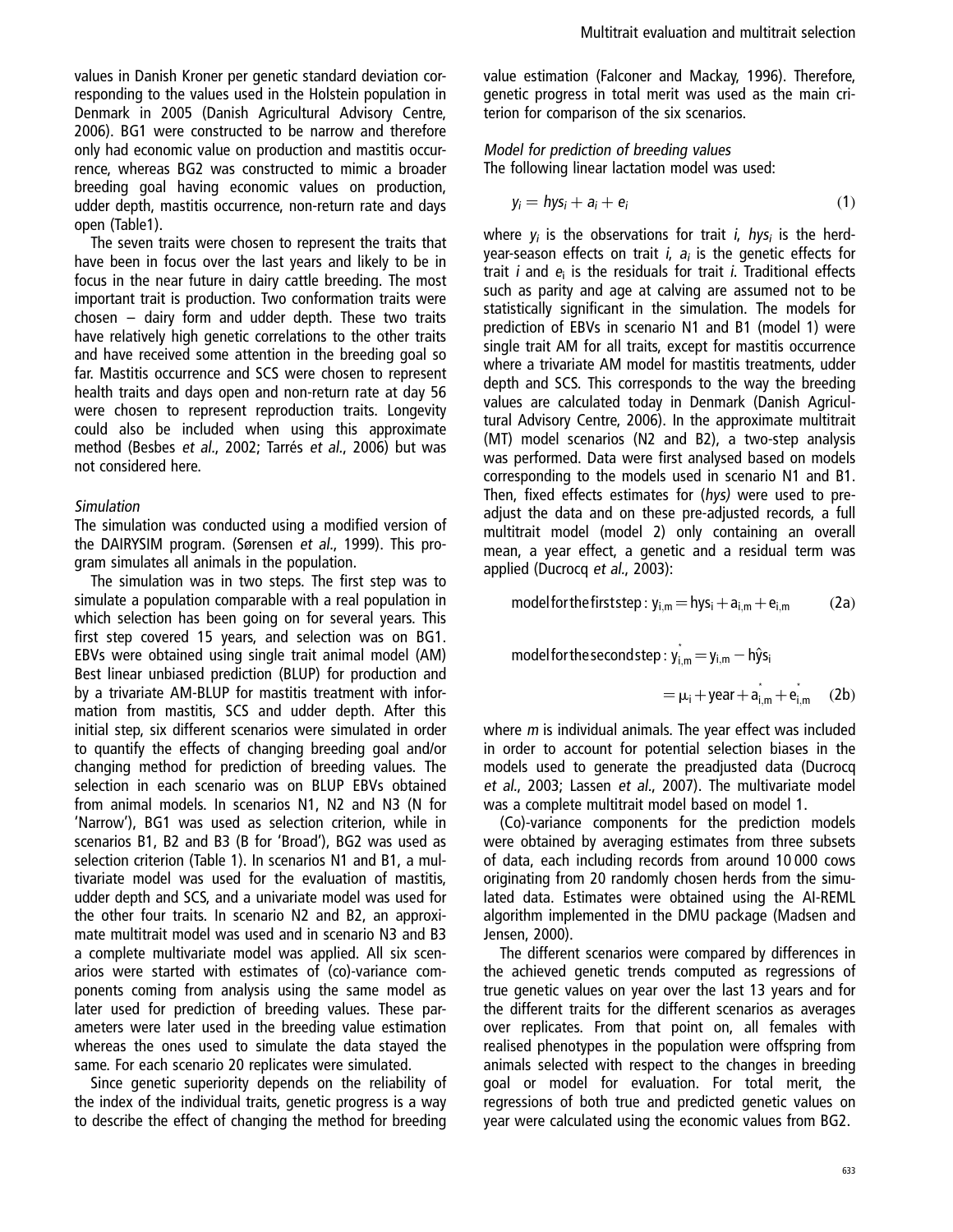#### **Results**

#### Genetic gain

Scenario B3 led to the highest progress in true genetic total merit (Table 2). Scenario B3 was not significantly better than scenario B2 – at least with the number of replicates used to compute observed standard deviations, but these two scenarios were both significantly better than scenario B1. Similar patterns were observed for scenarios N3, N2 and N1, respectively. Using a multitrait or an approximate multitrait setting for prediction of breeding values led to a higher genetic total merit, especially when selection was done on BG2. The relative increase in true genetic trend from scenario B1 to B3 was 15.0% and from scenario B1 to B2, the increase was 11.8%. The increase between scenario N1 and N3 was 14.6% and between N1 and N2 it was 8.8%. In general the predicted breeding values for total merit were lower than the true breeding values.

Scenario BG1 gave a higher genetic merit for production than scenario BG2. For all the other traits, BG2 gave a more favourable genetic merit than BG1 (Tables 3 and 4). For non-return rate and days open, there was very little progress if any from changing to a multitrait setting. In scenarios N1, N2 and N3 where there was no selection for non-return rate and days open, reproduction traits declined substantially.

In general, using a method for prediction of breeding values where more of the available information is taken into account led to a more desirable genetic progress for the individual traits whatever the breeding goal. These differences were not significant, but in total they led to a higher total genetic merit.

In Table 5, the total merit is calculated using the economic values from breeding goals 1 and 2, respectively. Also the contribution of the different traits to the total merit is shown. Calculating the total merit using the weights from breeding goal 1 gives the highest merit as well as the lowest variation between scenarios. The results using weights from breeding goal 1 and breeding goal 2 cannot be compared since they are calculated using different economic expressions. In all scenarios, there is an improvement of production and mastitis and an unfavourable trend in the group of other traits containing the reproduction traits. This pattern is less pronounced when a multitrait model is

Table 2 Mean regression coefficients of 20 replicates in relative economic units of true and predicted genetic trends on year for total merit in simulation using the economic values from breeding goal 2 with standard errors

| Breeding Breeding<br>qoal | value             | Model 1 | Model 2                                                                                                                  | Model 3 |
|---------------------------|-------------------|---------|--------------------------------------------------------------------------------------------------------------------------|---------|
| BG1                       | True<br>Predicted |         | $1.716 \pm 0.060$ $1.867 \pm 0.051$ $1.968 \pm 0.060$<br>$1.753 \pm 0.232$ $1.879 \pm 0.212$                             |         |
| BG2                       | True              |         | $2.672 \pm 0.060$ 2.989 $\pm$ 0.044 3.073 $\pm$ 0.069<br>Predicted 2.346 $\pm$ 0.212 2.989 $\pm$ 0.188 2.996 $\pm$ 0.208 |         |

† Estimated breeding values were not calculated for non-return rate, days open and dairy form.

Table 3 Mean (with s.e.) of true average genetic trends from scenarios using breeding goal 1 for the seven traits on year in simulation over 20 replicates (the desired direction of selection is indicated)

|                     | <b>Desired</b> | N1   |             | N <sub>2</sub>                               |             | N3                      |      |
|---------------------|----------------|------|-------------|----------------------------------------------|-------------|-------------------------|------|
| <b>Trait</b>        | direction      | Mean | s.e.        | Mean                                         | s.e.        | Mean                    | s.e. |
| Production          | $^+$           |      | 0.139 0.005 |                                              |             | 0.145 0.007 0.142 0.011 |      |
| Udder depth         | $^{+}$         |      |             | $-0.014$ 0.010 $-0.031$ 0.005 $-0.031$ 0.012 |             |                         |      |
| Mastitis occurrence | $\equiv$       |      |             | $-0.002$ 0.005 $-0.002$ 0.004 $-0.002$ 0.008 |             |                         |      |
| Non-return rate     | $^{+}$         |      |             | $-0.028$ 0.002 $-0.021$ 0.002 $-0.020$ 0.007 |             |                         |      |
| Dairy form          | 0              |      | 0.050 0.005 |                                              | 0.055 0.005 | 0.048 0.005             |      |
| Days open           |                |      | 0.033 0.004 |                                              | 0.035 0.002 | 0.033 0.004             |      |
| Somatic cell score  |                |      |             | $-0.004$ 0.006 $-0.006$ 0.005 $-0.008$ 0.005 |             |                         |      |

used to predict breeding values. Using a more advanced model for prediction of EBVs for production did not increase genetic merit for the trait. Despite selecting for udder depth, non-return rate and days open, there was a combined decline for these traits in all scenarios.

#### Inbreeding

The yearly increase in inbreeding in scenario N1 was high (0.5%). In Table 6, the average increase in inbreeding for cows at year 30 in each scenario is compared with the increase in scenario N1 which is set to 100. There is a higher but non-significant increase in inbreeding when comparing BG1 with BG2 whatever the model. In this study there was no significant effect of using a more advanced model on increase in inbreeding.

#### Generation interval

The change in accuracy of selection influenced the generation interval for both sexes but mainly for bulls (Table 7). When using the available information in the breeding value estimation, animals earlier showed their potential as candidates for selection and therefore were used to produce the next generation of offspring. Therefore generation interval decreased in scenarios where the available information in the data was fully used. This decrease in generation interval also contributed to the increase in genetic progress shown in the scenarios.

Table 4 Mean (with s.e.) of true average genetic trends from scenarios using breeding goal 2 of for the seven traits on year in simulation over 20 replicates (the desired direction of selection is indicated)

|                     | <b>Desired</b> | <b>B1</b>      |                 | B <sub>2</sub>                               |                 | B3          |       |
|---------------------|----------------|----------------|-----------------|----------------------------------------------|-----------------|-------------|-------|
| <b>Trait</b>        | direction      | Mean           | s.e.            | Mean                                         | s.e.            | Mean        | s.e   |
| Production          | $^{+}$         |                | 0.109 0.009     | 0.108 0.011                                  |                 | 0.107       | 0.007 |
| Udder depth         | $^{+}$         |                | 0.030 0.005     |                                              | $0.024$ $0.008$ | 0.030 0.008 |       |
| Mastitis occurrence |                |                |                 | $-0.015$ 0.006 $-0.022$ 0.006 $-0.023$ 0.004 |                 |             |       |
| Non-return rate     | $^{+}$         | $-0.003$ 0.004 |                 | $-0.002$ 0.002                               |                 | 0.001       | 0.003 |
| Dairy form          | 0              |                | $0.039$ $0.008$ |                                              | 0.037 0.007     | 0.030 0.007 |       |
| Days open           |                |                | 0.020 0.004     | 0.018 0.002                                  |                 | 0.018 0.005 |       |
| Somatic cell score  |                |                |                 | $-0.012$ 0.006 $-0.017$ 0.006 $-0.018$ 0.006 |                 |             |       |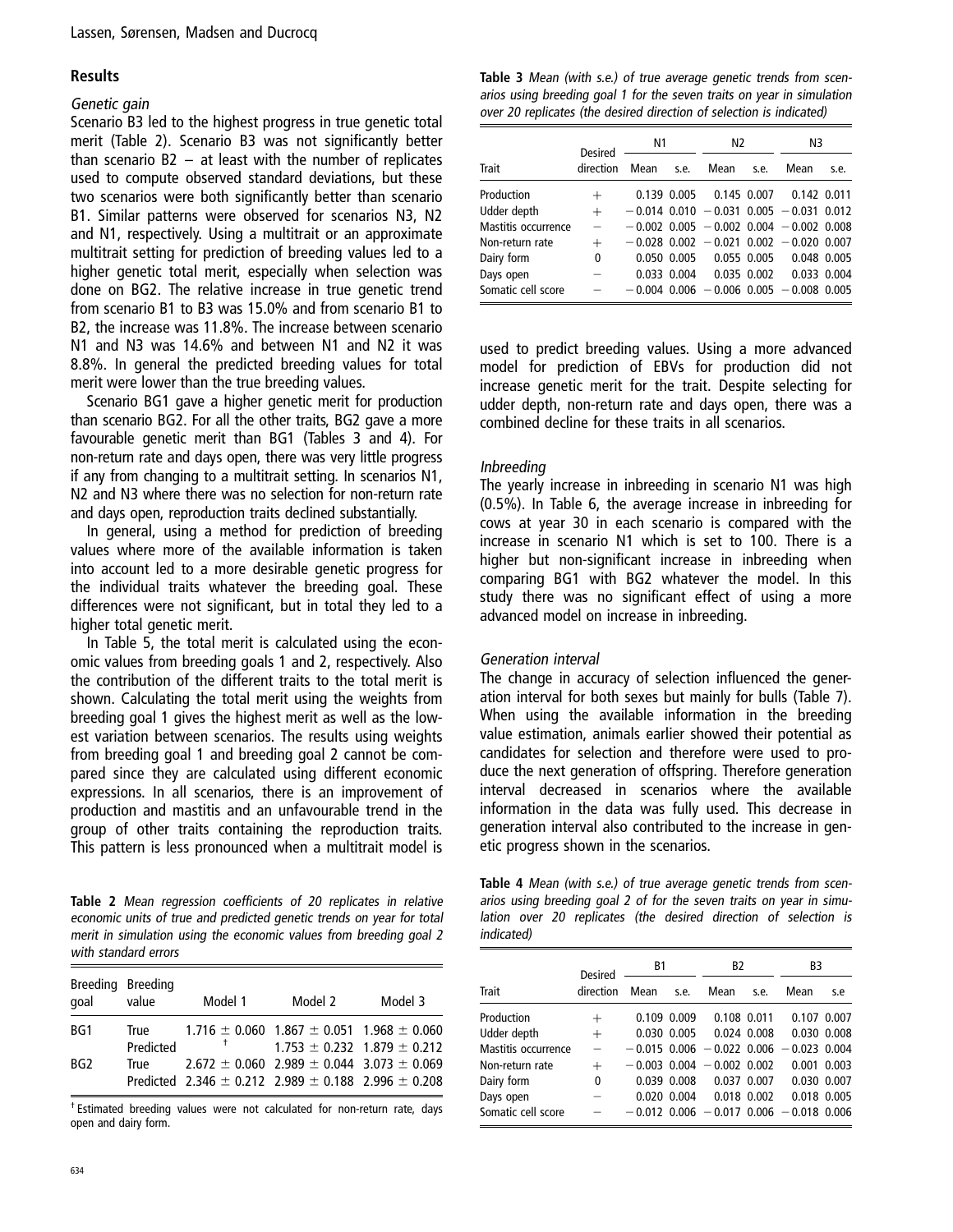Table 5 Contribution to total merit index in relative economic units from production (A), mastitis (B) and other traits (C) using economic values from BG1 (A  $+$  B) and BG2 (A  $+$  B  $+$  C)

| Scenario       | Total merit<br>using BG 1<br>(Narrow)<br>$A + B$ | Total merit<br>using BG 2<br>(Broad)<br>$A + B + C$ | Production<br>А | <b>Mastitis</b><br>В | Other<br>traits <sup>†</sup> |
|----------------|--------------------------------------------------|-----------------------------------------------------|-----------------|----------------------|------------------------------|
| N <sub>1</sub> | 2.80                                             | 1.72                                                | 2.70            | 0.10                 | $-1.06$                      |
| <b>B1</b>      | 2.86                                             | 2.67                                                | 2.11            | 0.75                 | $-0.25$                      |
| N <sub>2</sub> | 2.91                                             | 1.87                                                | 2.81            | 0.10                 | $-0.96$                      |
| <b>B2</b>      | 3.23                                             | 2.99                                                | 2.11            | 1.12                 | $-0.24$                      |
| N <sub>3</sub> | 2.85                                             | 1.97                                                | 2.75            | 0.10                 | $-0.95$                      |
| B <sub>3</sub> | 3.25                                             | 3.07                                                | 2.08            | 1.17                 | $-0.17$                      |

† Udder depth, non-return rate and days open.

#### **Discussion**

With the increasing number of traits with low heritability included in the breeding goals in dairy cattle breeding around the world (Miglior et al., 2005) the full potential of the traits is not exploited when correlations to other traits are ignored. A multitrait selection would be improved in terms of genetic gain if it followed a multitrait evaluation but this is often computationally impossible for large data sets and many correlated traits described by very different (non) linear models. Here the approximate MT model appeared to work well and led to genetic gains similar to the more computationally demanding full linear multitrait model. The approximate multitrait model was found to be significantly better than a model corresponding to the one used today when a broad breeding goal was applied. This effect is a combination of an increase in accuracy of the breeding values in the selection criterion which directly leads to a higher genetic gain. As the simulation program is constructed this effect also leads to a lower generation interval as animals at an earlier age become interesting to produce the next generation of offspring. The lower generation interval also contributes to a higher genetic progress for total merit. The predicted breeding values for total merit were somewhat lower than the true breeding values, although in no scenarios were they significantly lower. There seems to be no reason for the predicted breeding values to be lower than the true breeding values.

Table 6 Average inbreeding coefficient (delta F) and standard error over 20 replicates for cows at year 30 for the six scenarios relative to the increase in approach N1 which is set to 100

| Scenario       | Delta F | s.e. |
|----------------|---------|------|
| N <sub>1</sub> | 100     | 10.5 |
| B <sub>1</sub> | 109.9   | 11.1 |
| N <sub>2</sub> | 103.6   | 9.6  |
| B <sub>2</sub> | 114.7   | 9.2  |
| N <sub>3</sub> | 103.4   | 7.4  |
| B <sub>3</sub> | 115.8   | 6.6  |

Table 7 Mean generation interval over 20 replicates for cows and bulls in the six different scenarios with standard errors

|                |      | Cows  | <b>Bulls</b> |      |
|----------------|------|-------|--------------|------|
| Scenario       | Mean | s.e.  | Mean         | s.e. |
| N1             | 3.43 | 0.009 | 5.44         | 0.12 |
| N <sub>2</sub> | 3.36 | 0.011 | 5.36         | 0.09 |
| N <sub>3</sub> | 3.35 | 0.012 | 5.21         | 0.09 |
| B1             | 3.25 | 0.010 | 5.16         | 0.10 |
| B <sub>2</sub> | 3.16 | 0.009 | 4.88         | 0.12 |
| B <sub>3</sub> | 3.12 | 0.008 | 4.78         | 0.12 |

Production was more affected by a radical change of breeding goal than by a change in method for prediction of breeding values. In fact there was a small decline in genetic trend for production when a more advanced model was applied together with a broad breeding goal. So the additional information obtained by multitrait evaluation for production from other traits did not compensate for the genetic decline for the trait related to the relatively lower weight put on production. For all traits with low heritability, genetic trends improved in the desired direction. However, for reproduction, it was not possible to obtain a positive genetic trend. This was certainly due to too low an economic value for the reproduction traits in the breeding goal chosen here. In general, few theoretical or real breeding schemes have exhibited an improvement for fertility (Christensen, 1998; Sørensen et al., 1999). Ducrocq et al. (2001) showed that the decline in fertility could be stopped and the selection differential of the 10% best bulls for total merit would have a mean genetic merit of 0.00 genetic standard deviation for fertility when using an approximate multitrait model compared with a mean of  $-0.49$  when a single-trait model was used. When changing model for prediction of breeding values to an approximate multitrait model as described in this study, Ducrocq et al. (2001) also found a decline for production. But this was also a result of changing breeding goal at the same time. Besbes et al. (2002) used similar methods and combined linear traits, a survival trait and a categorical trait into a total merit index and found more favourable selection differentials for all traits in the breeding goal in laying hens.

Direct comparison of the effect of the six different selection criteria in the two first columns in Table 5 is not valid since they are results of differently expressed breeding goals and economic values. However, comparison of N1, N2 and N3 with B1, B2 and B3, respectively within BG1 and BG2 seems to be valid. These results suggest that selecting for a narrow breeding goal when the true economic criterion was in fact broad was worse than selecting for a broad breeding goal when the true economic criterion was in fact narrow. This effect was more pronounced when the prediction of breeding values was done with a more advanced model. What was gained from production when using a narrow breeding goal as in scenario N1, N2, and N3 did not match the lower gain in mastitis and therefore less